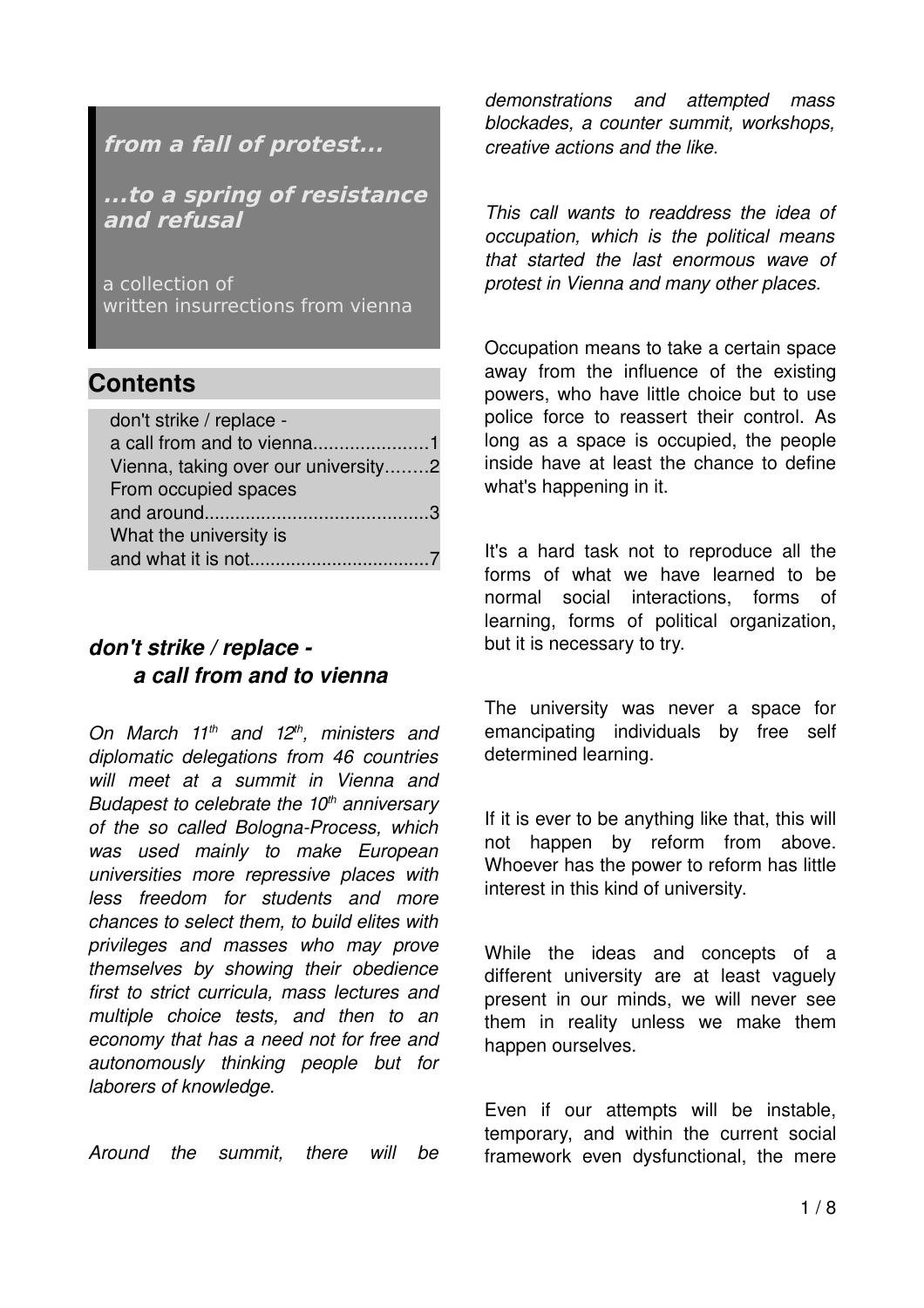act of occupation gives us the chance to try and try again, and learn each time.

The thorough transformation that is necessary in this world can only come about if people lose their mindless trust in the existing institutions of society and learn to create different structures from below. The existing ones will always be dominated by those who have an advantage from them and thus support them.

*Come to Vienna to open up spaces inand outside universities, and make them antinational schools of resistance and refusal. Organize yourselves with others to learn and teach at the same time, break up the roles of student and teacher, the separations between faculties, nationalities, enrolled and nonenrolled people. Decommodify knowledge by ripping its transmission out of the academic form. Be the change you want to see in the world.*

*Don't only protest against the university of the Bologna system, don't strike for a symbolic day or two, but occupy whatever space it takes to make something different come true, and at the same time, break the functionality of the Bologna university by using the spaces where it was supposed to happen.*

*Don't stick to one huge lecture room that has only the architectural setting ideal for heroes of the revolution to tell everybody how it works.*

*Instead, take small rooms and places, and be unpredictable.*

*Let's start together in Vienna in March, and carry the idea and experiences everywhere!*

### *Vienna, taking over our university*

What happened in Vienna last October was unplanned, spontaneous and beautiful. Events took us by surprise. A demonstration of approximately 200 participants turned into an enormous happening of 1500 people who occupied the main lecture hall "Audimax". Many students stayed there until they were evicted by the police a few days before Christmas. During the entire two months, no lectures or exams could take place in the Audimax due to the student blockade.

*All students had their own ideas and their own frustrations with the university situation and a motivation drawn out of the collective movement that had its beginning then.*

The first weeks passed with excited energy. Everyone who had an idea just joined a "working group", in order to find people with similar interests. In this manner more than 100 working groups came into being, all with different aims and activities. They were our driving force.

*We want to live and to protest the way we demand our education to be.* 

We demand the right to participate politically and we scream for individual freedom in curricula.

We stand up to the co-operations and politicians who want to use universities as tools to maximize profit.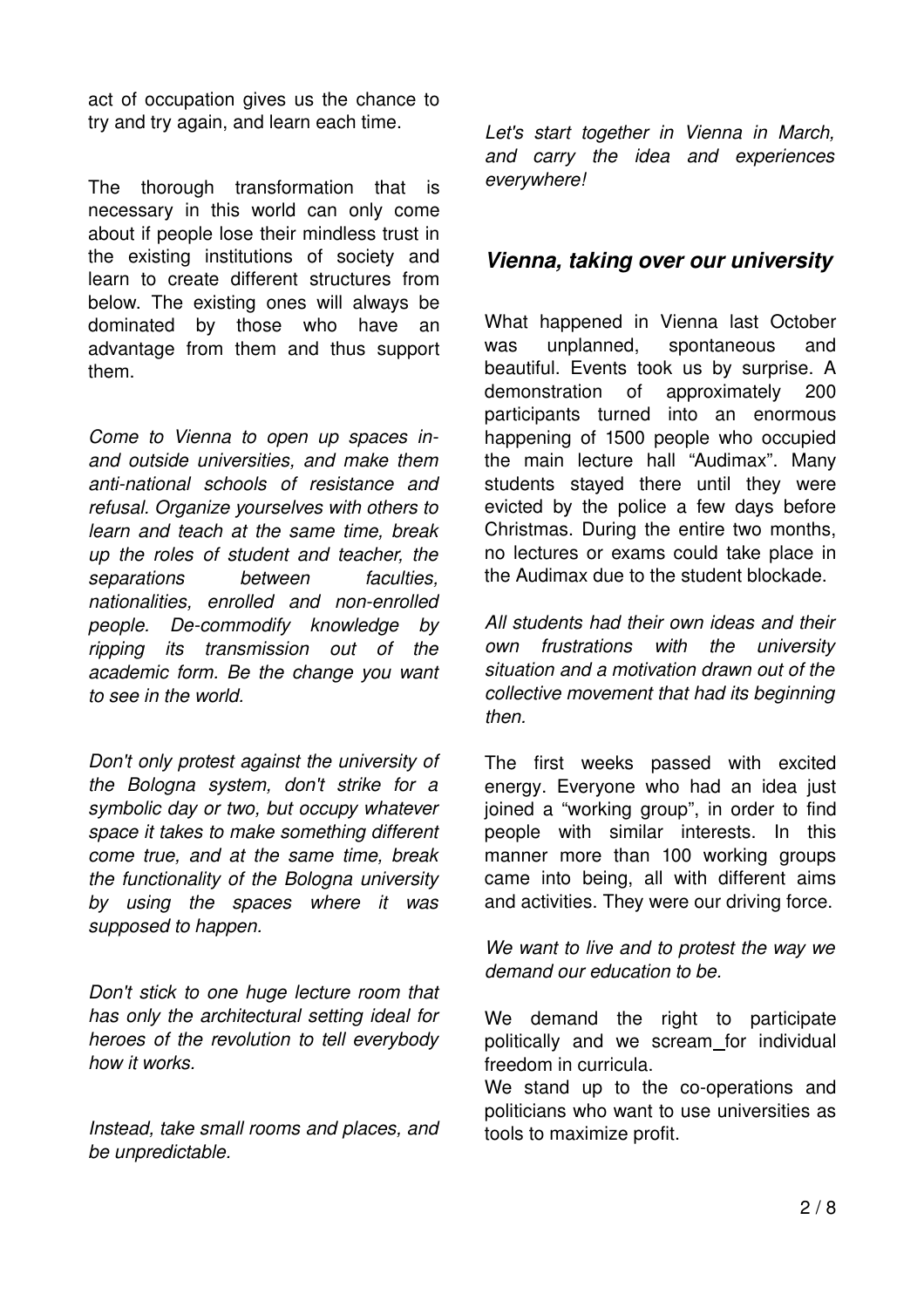We fight against discrimination of any kind and we want everyone to have equal access to university education, regardless of nationality, or financial and social background.

We want to be empowered, to take responsibility for our own actions and to learn how to truly live our freedom without the unconscious constraints induced by society.

To make these claims real we live them already. We don't wait for those with power to establish them.

We let everyone present participate in any discussion and decision. We never close up, but are open for new ideas and people; be they students, children, workers, adults or the homeless. Everyone uses the freedom to take action in whatever way they want and everyone has to take the responsibility for their own actions. We don't identify as a singlewilled movement that speaks with one voice. We have many voices and all need to be heard. No one can claim to speak for the entire movement.

This is not the easiest and certainly not always the most efficient way to work. Still this method has released a plenitude of creative energy and allowed a very heterogenous group of people to become involved. And it stands as a not articulated, but monumental critique of the "democracy" we live in and its prevailing system.

*Though sometimes not achievable, we do our best to not reproduce what we criticize about the society within the free spaces we have created.*

# *From occupied spaces and around*

What seems to have started as a sudden eruption of discontent, an unwillingness of individuals to put up with their own more or less common situation, was really something that many people had been waiting for, people with an unwillingness to put up with the situation of life in general. This attitude of refusal is a central component of this, probably of any protest that becomes something more.

It's a refusal to play by the rules, the rules of a game we've never been asked to join or not. Rather it is a game that has reached so far into our lives that to refuse playing it when we are isolated means to cut ourselves off from most social relations, from resources, opportunities for productive activity, infrastructure, space.

The rules of the game are clear. Property is the one category of law that enjoys seemingly eternal protection. This appears so appallingly logical to most people. It's appalling because it should be obvious. but seemingly is not, that it's a different thing if i have a horse and an axe, and i don't want anybody to take it from me without asking, or if social life's structure is predefined by the standard of utilizability for the reproduction and accumulation of power.

As the horse and the axe are already far beyond of what many people own, to use an axe or ride a horse, even for someone else's purposes, they need to sell their time, nowadays not even necessarily to someone who probably has or at least could have many horses, but to a structure that seems to offer no escape from relationships and forms of cooperation mediated by one principle: The idea that if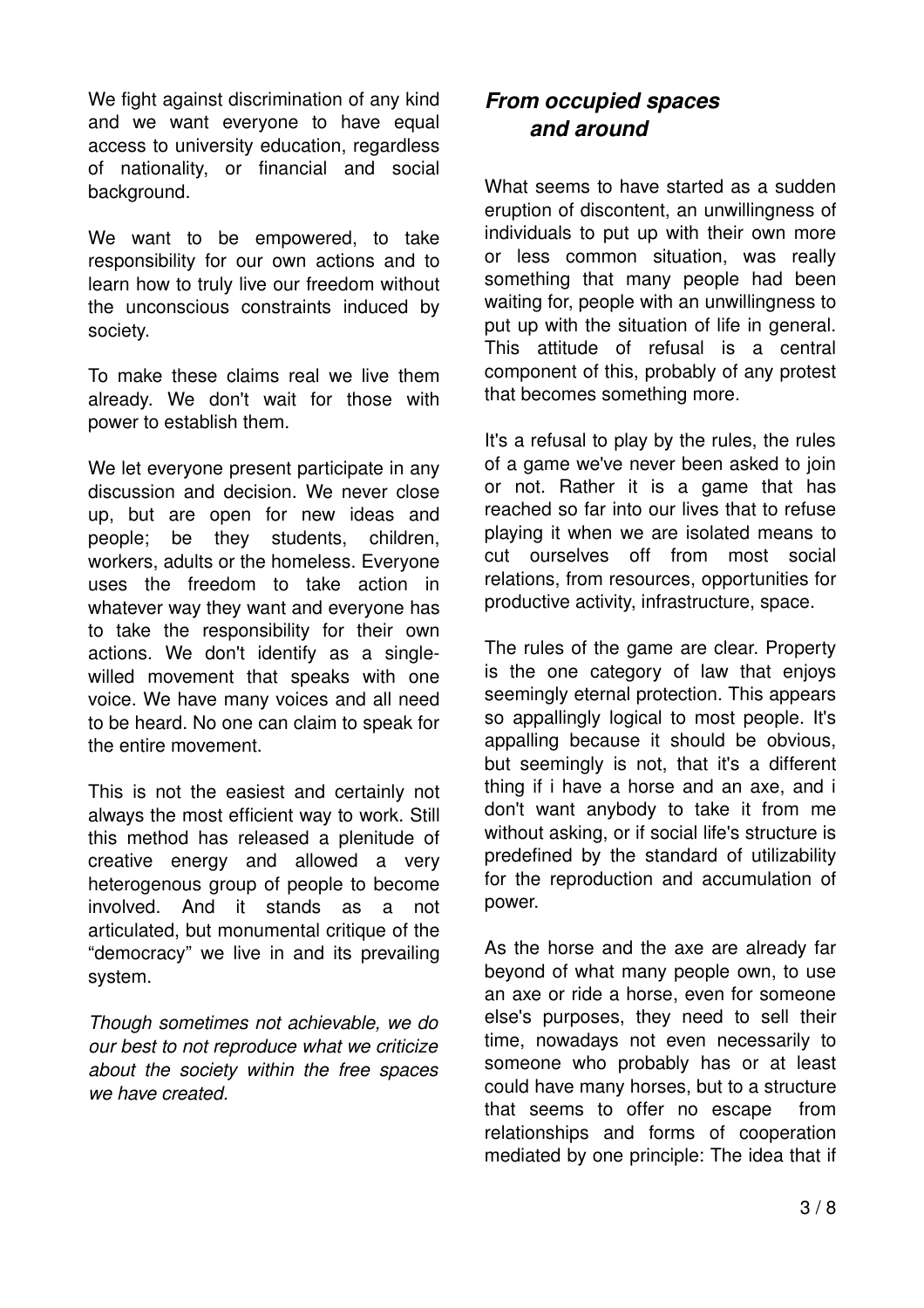things are traded on a market without interference, and if whatever exists is considered a thing, then the price of every thing is equivalent to its value, and everyone is equal. Amen.

But to own things, or the money to buy them or what's attainable by selling them, means to have control over other people's labor, and by this, over their time.

If these things are usable for something, they are usually at least partially product or consequence of other people's past efforts, and be it just the fact that someone before discovered the fact that it can be used or how, or someone gave a hint about the location before another one finds it and declares it to be her or his own.

As i own the thing, i can control by who and how this past effort of other people can be used and for what purposes. If i own enough things or supposedly equivalent money to acquire them, i can buy people's time to use them and appropriate the outcome as well. Again, this outcome is treated as a thing, even if really it might be just the handling or 'management' of some social process.

Owning the horse, or a share of a corporation, in the end means being in the position to keep the product and hire someone to produce it for just the amount necessary to make her or him come back to work, be it for fear of starvation or the illusion that your above-average ability to buy things makes your human life complete.

And if someone comes and asks what happened to the idea of justice, or where the power is in this, the official answer is clear: Superior performance is at the root of all advantageous positions and accumulations of 'wealth', and being in control really means to take responsibility and thus the big share of the risk, so disproportional reward is only fair.

The results shouldn't look too ugly of course. If we manage the disaster well enough, everybody will have something to eat, be it iust rice. For some people it needs some more reward to keep them quiet, so they may even participate in the management of disaster and in return, they can take a loan and buy a plasma-tv. For those less fortunate, there's always some ngo that takes care of them, right?

Besides, all this is a student protest. Our goal is to save public education, and to make it free for all and give everybody a chance. If everybody gets a chance, everybody can get a good job and buy a plasma tv.

Also, it would be nice to be a little more free and a little more self-determined and to have less pressure and more time, and to learn and work on what makes sense to us and to follow our interests, and to participate in the creation of our surroundings, sometimes misleadingly referred to as democracy, but we must rely on the ones who are responsible for us being unfree, dominated, under pressure, in haste, learning what can be applied for profitable production, be it ideology, responsible for giving us the wonderful roles of customer, product and workforce. They are the only point of reference for change, because they have the legitimate final decision.

If we manage to put pressure on the administration and some government officials, they will listen to us with our demands and if we agree to sit at a table with them they will offer us coffee or even wine and we will be important too. They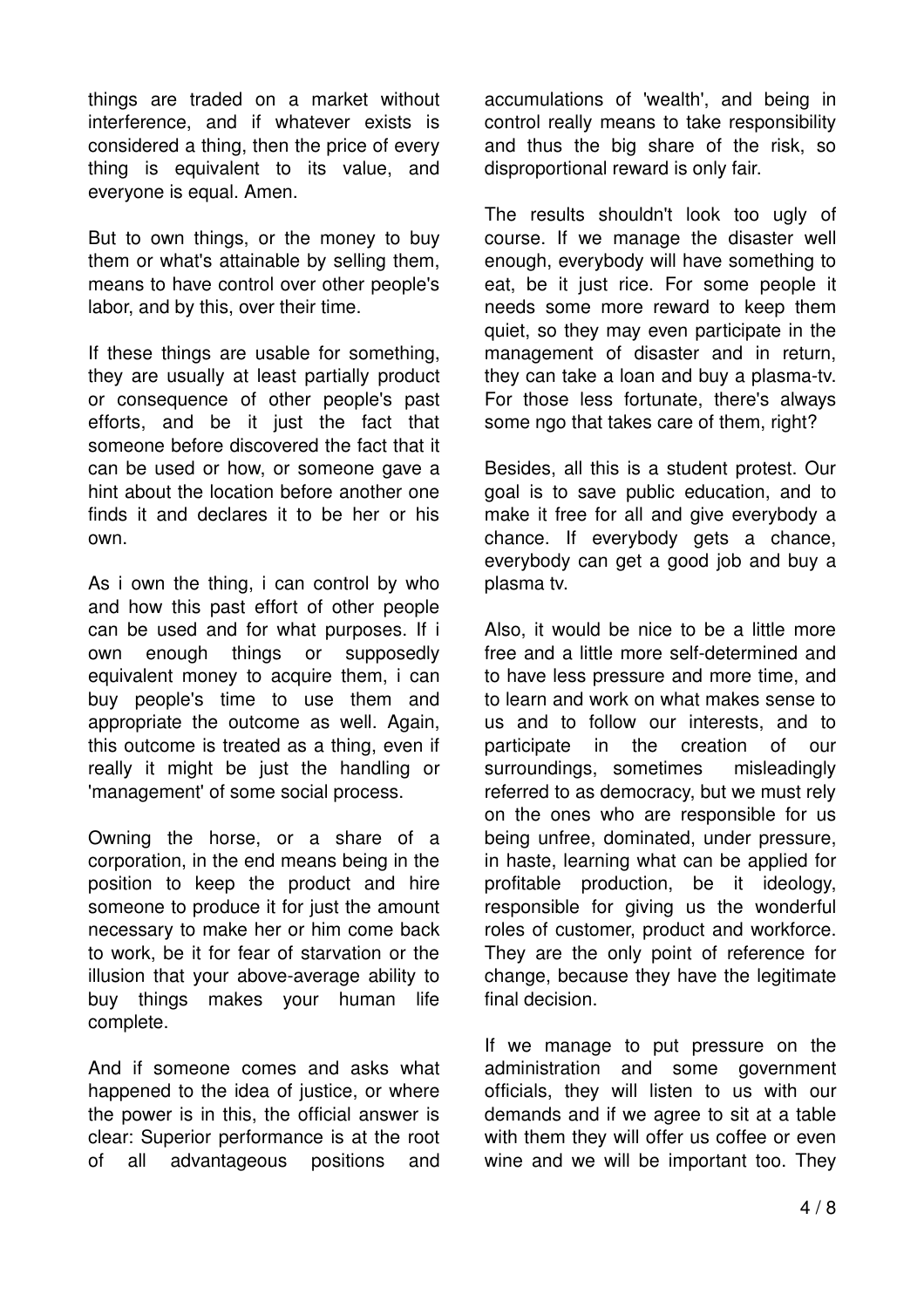will be so happy that finally someone is talking to them who understands that too much change is in nobody's interest. But we will be important, too.

In the end the game is still theirs and not ours.

Who the hell are we and they?

Are we the students, the teachers, the one who protests, the people who want change and ask for it to be enacted, the ones who want our situation to be better.

Or are we the people who want to learn and share their knowledge freely, the ones who refuse to play by the rules, because we can see that what we want will not turn reality within this frameset, are we the ones who are really willing to create our situation ourselves?

Are they the people in power who are responsible for the university of today, the university that we have always questioned, that we are determined to change? Or are they also the ones who, often unknowingly cooperate with those dominant forces, the ones whose main focus is on getting the attention of the powerful and hope to pressure them to enact the different university that we wish for.

The question is where to draw a line.

Experience shows that cooperation with reformist forces is complicated. They can give a protest or movement official legitimacy, they position them inside the framework of the normal civic forms, and by this, they can possibly give a temporary halt to repression or evictions, as it happened in vienna. But on the other hand, exactly this process of legitimization within the bourgeois society is the death of any radical critique.

It is not only the universities neoliberal restructuring, not the so called bologna process or the bachelor/master system that need to be refused and fought against, it is the institution of the university itself. Universities have never been the place of free research and learning that some romantics have painted as imaginary castles. Neither has the attempt to open universities to critical social theory and such helped to let actions follow. The output of those universities, even the most critical departments, has had little consequence apart from a bunch of self entitled critical people ending up marching through the institutions of this society, in the end not changing the institutions but being changed by them.

#### What else?

We can only organize the termination of compliance with what's supposedly normal. We can spread the disrespect for any authority that is only symbolic really, may be able to use sanctions, but has no power whatsoever if nobody listens.

Imagine war when nobody goes to war.

Imagine university when everybody does something different.

The clue to university occupations, as to any other occupation, is to take over a space and transform it, ignore the institutional control over the space, disobediently create a social setting that differs from what is supposed to happen in that space.

To occupy as a means to apply pressure on the powerful may work for temporary protest, but in a situation as hostile for emancipation as the current universities, there's little hope that they will be changed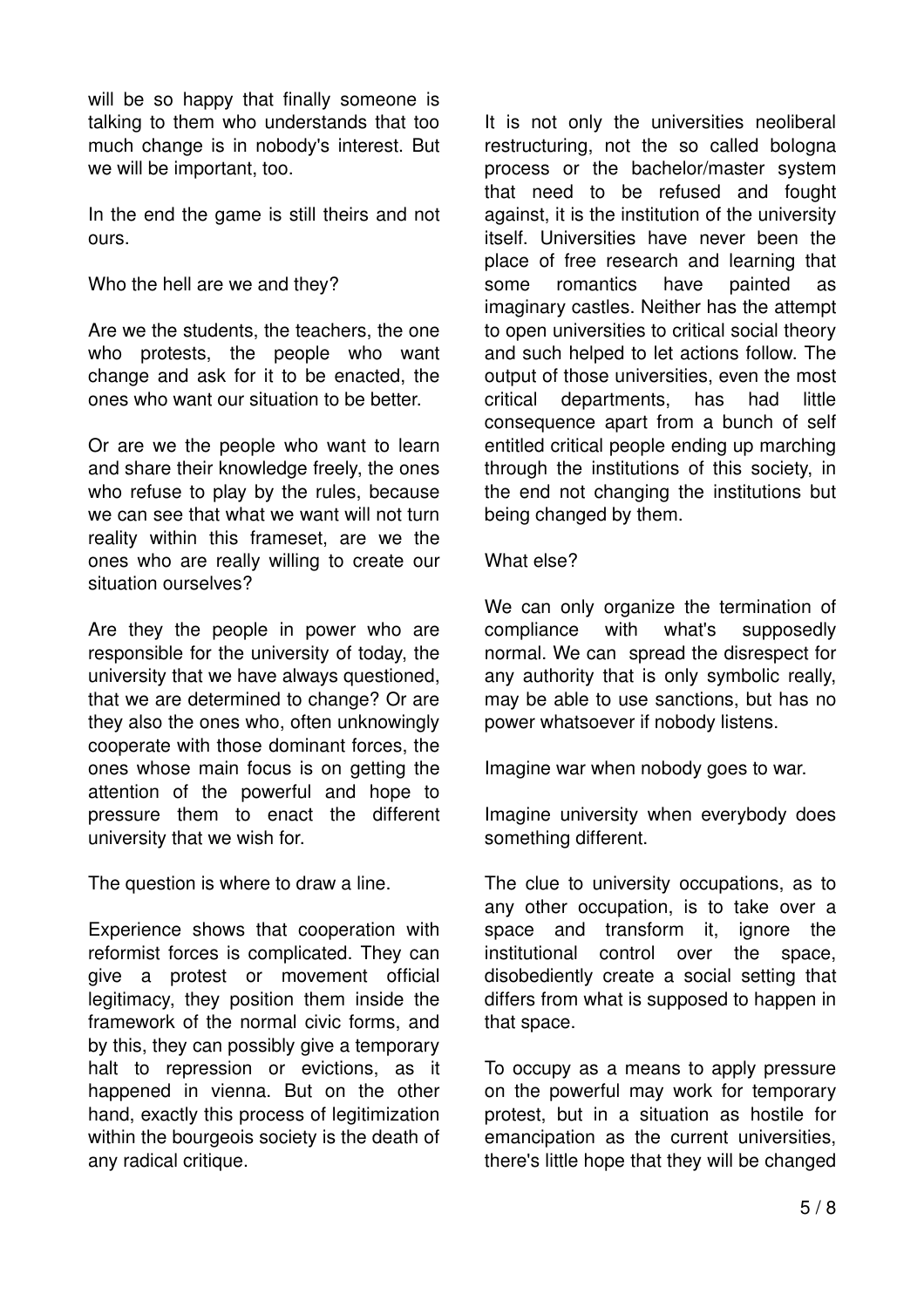as we wish from above.

A short look at the demands of recent student protests and at agenda of european and worldwide education policies shows the incompatibility of the two. Whoever is responsible for, say, the bologna process, has obviously little interest in making universities free spaces of learning in solidarity, and whoever follows them in their positions will not have any interest either, because they would have to go through basically the same institutions to get there.

There is of course the option of reducing demands to almost nothing, and to celebrate little victories whenever a minister or someone else important initiates a commission who will asses the possibilities to make a little step in our direction.

This option is hardly attractive. The forces are against us, and even if some concessions are made in one area, there will be so called reforms that make everything worse shortly after. It takes a small look into history to understand that, or even just into the history of recent student protests on any university.

While the normal, the status quo, is still in action, working properly, it is hard to think beyond it. As long as the university as it is can function, it protects itself against a thorough critique from within. Whoever is participating in the normal will not be able to question their own role completely.

*In some of the most crucial days of our struggle, some people made a step forward, while others were about to step back. They occupied new spaces, the same spaces that some other people were* *planning to acquire legitimately by negotiations with the administration and in exchange for other occupied spaces.*

*Even though the eviction followed quickly, this move was necessary to bring up the clash that exists and probably exists in any movement: that between protest, demands, appeals and maybe negotiations on the one hand and direct action on the other, the clash between the idea that what is being criticized can be made considerably better by the forces in power, and the idea that any real change can only happen if those powers lose their support, if people attempt to implement their utopian ideas in the present.*

*This clash will stay.*

*Some people will always try to limit protest to a civic form, they will acquire this form for their ideal of internal organization as well as for the ways they communicate with the rest of the world. Legitimacy is a central point of this approach.*

*Some people, though, will see that the reality of the existing world has little left worth preserving.*

*As all processes of collective life including the way we learn are being integrated into markets that are governed by the economical powerful, as the political organization of so called modern societies is a spectacle, a tv performance, where maybe the showmasters can be elected but the show behind the scene stays the same, what the hell is the point of dreaming about 'saving' the university as it was?*

*Only one thing left to say:*

*What keeps us from making reality what*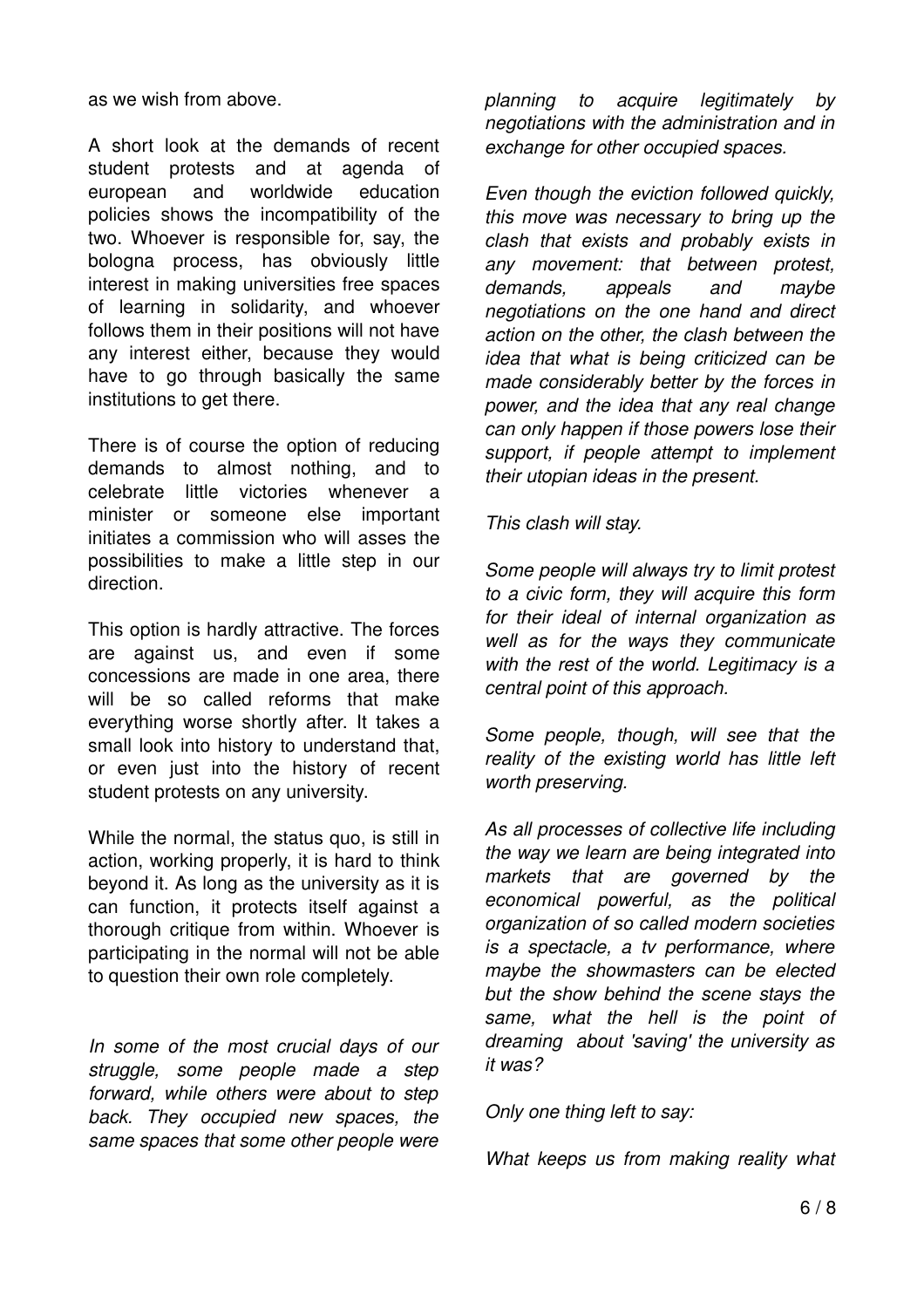### *What the university is and what it is not*

The university has never been the free place of self-determined learning that some imagine it to have been, before some recent reform or budget cut. Not only recently has it turned into an undemocratic employability machine that now we have to scare away so our beloved public university may return.

Always has it been a place of selection, always a place to shape people to become obedient citizens that are useful as workforce, and that produce knowledge applicable for the expansion of influence and power. If ever people truly used this institution for something else, it was possible due to their privileged economic position.

It can hardly be denied, of course, that, as in any process involving knowledge, there is and has been an empowering potential in the university. But as much as this has lead to universities being one source of social conflict again and again, it has been successfully contained, at least over time. Like relics of past struggles, here and there some people or even whole departments teach a thorough critique of the existing society but remain on the grounds of theory forever, and one can even get grades and a degree for being oh so critical. But by symbolically acknowledging the value of this kind of potentially subversive knowledge, the critique is put in a finalized package that demands no further action, and that not

even the labor market cares much about.

Now that in Europe, as in other places, the universities are being restructured, many cry for a halt, pledge that market powers may not govern the university, and that the state must return to its supposed role of representing the public interest.

But what runs by labels such as "Bologna Process" is most of the time more or less functional within the existing economic and political structures. There is no need for people thinking freely, for people enjoying an education that empowers them to become active participants in society, and since struggles of especially the 60ies and 70ies had opened a small window pointing in this direction, the forces in power now try to close it again.

With the tailwind of a neoliberal discourse that has leaked into most corners of life, the permanent fear of unemployment, and lately again with the great narrative of a threatening but seemingly punctual and repairable crisis, it must have seemed easy to make this attempt.

Clearly, the emancipating potentials of the university must be kept out of reach from the masses, so what is being sold to them as academic knowledge can be reduced to applicable information they are trained to memorize, if they succeed to adapt accordingly they will be labeled 'Bachelor', which translates to: usable workforce with comparable qualifications in a certain standardized field of knowledge.

Whoever qualifies to become a 'Master' is neither the smartest nor the most hardworking, but rather one of those most willing to adapt themselves. The illusionary chance they get is that they might be, at least in some programs, studying in better conditions with more